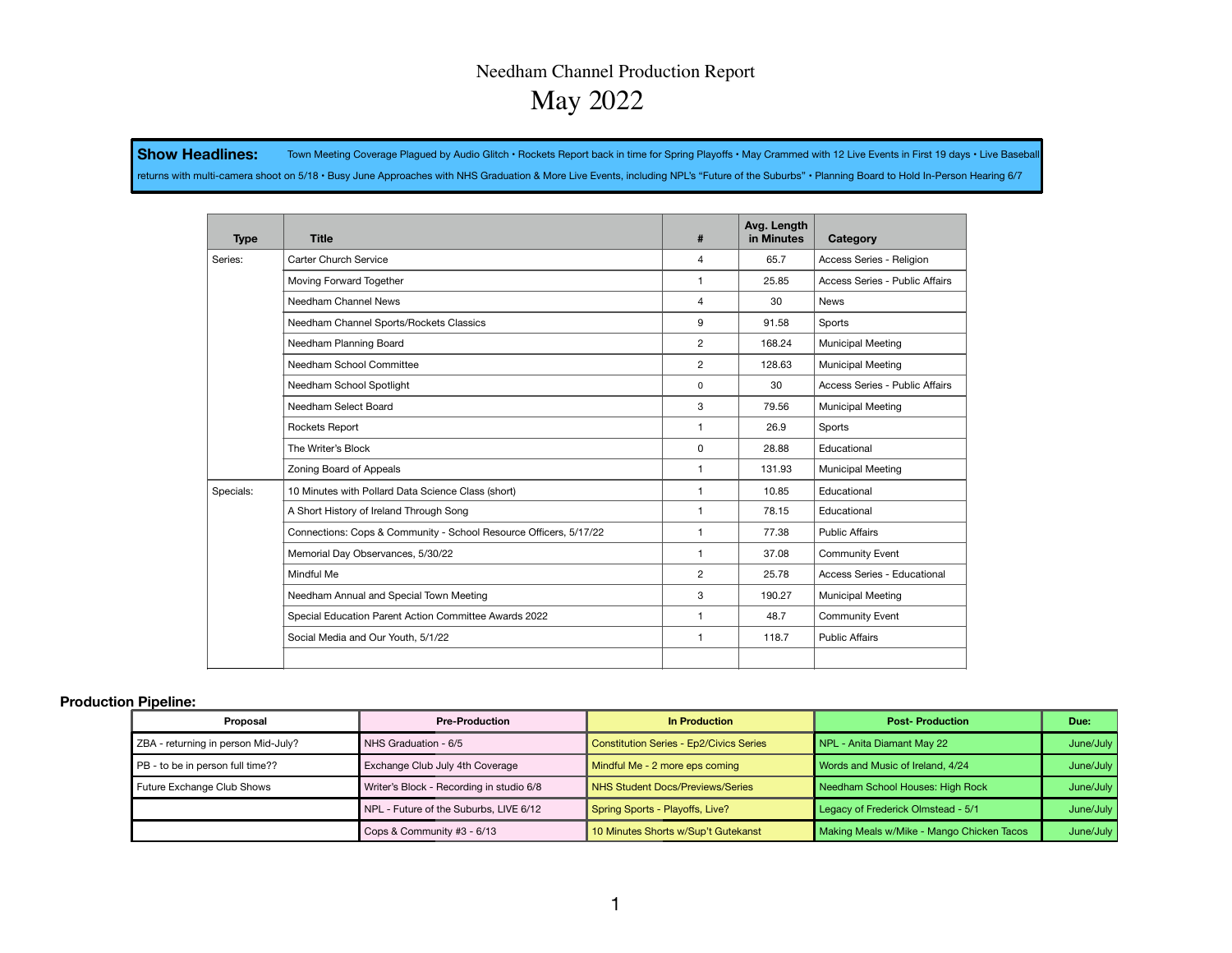## Needham Channel Production Report







**Accuracy/Error Incidents**: 5/2 and 5/4: Audio integration problems with new set up at Powers Hall. Error fixed temporarily about a half hour in on each production.

| <b>Community Channel</b>    |       | <b>Municipal Channel</b>    |       | <b>Education Channel</b>    |       | <b>TNC-HD</b>               |       |
|-----------------------------|-------|-----------------------------|-------|-----------------------------|-------|-----------------------------|-------|
| <b>Playback Accuracy(%)</b> | 99.90 | <b>Playback Accuracy(%)</b> | 99.68 | <b>Playback Accuracy(%)</b> | 99.57 | <b>Playback Accuracy(%)</b> | 99.86 |
| <b>Scheduled Events</b>     | 1026  | <b>Scheduled Events</b>     | 312   | <b>Scheduled Events</b>     | 464   | <b>Scheduled Events</b>     | 729   |
| Errors                      |       | Errors                      |       | Errors                      |       | Errors                      |       |